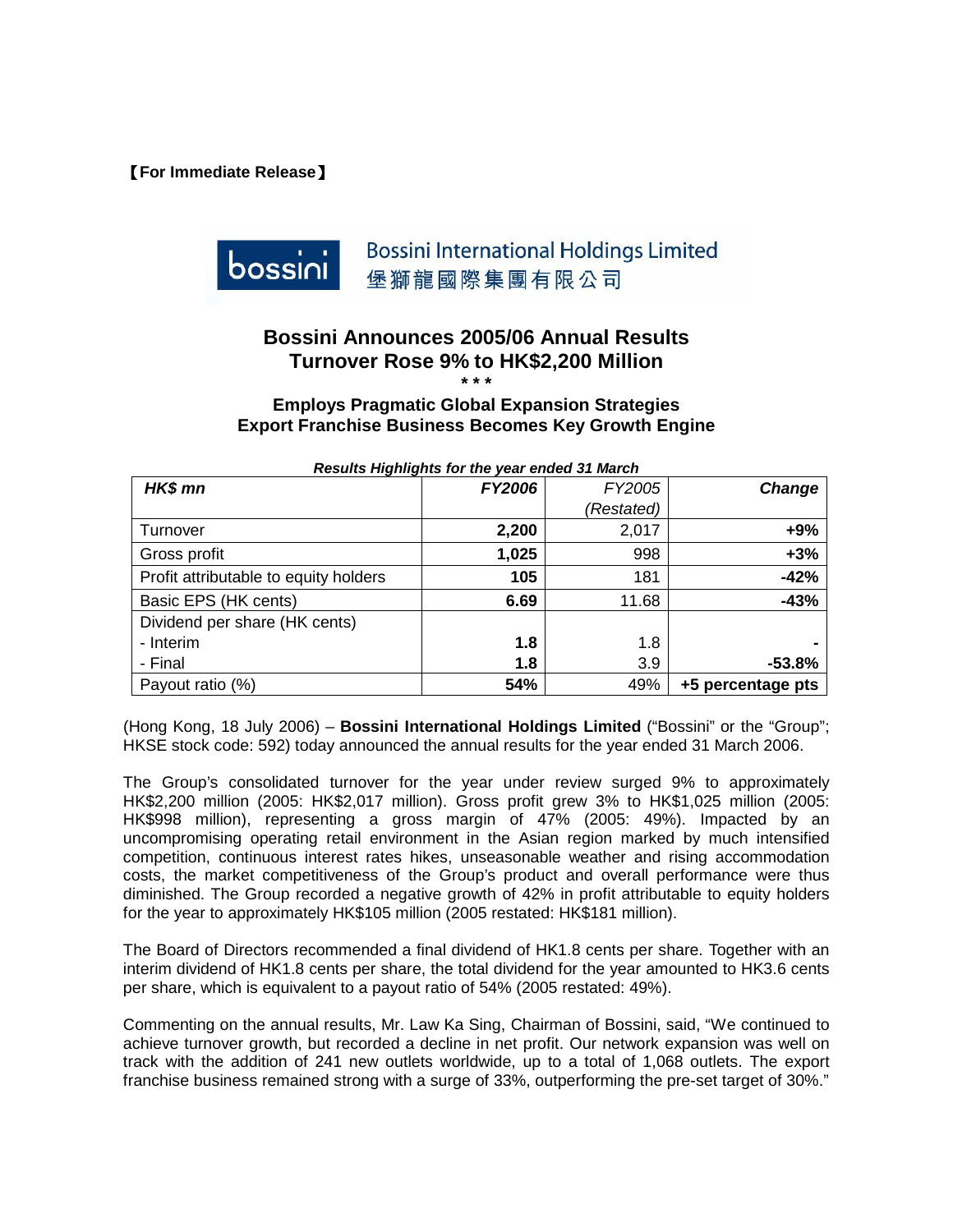Sales in Hong Kong, the headquarters and primary market of the Group, grew 9% to HK\$1,130 million (2005: HK\$1,035 million), accounting for 52% (2005: 52%) of consolidated turnover. Following by sales in Mainland China rose 11% to reach HK\$490 million (2005: HK\$443 million), accounting for 22% (2005: 22%). Taiwan and Singapore, grew 9% and 5% to HK\$379 million (2005: HK\$348 million) and HK\$200 million (2005: HK\$191 million), accounting for 17% (2005: 17%) and 9% (2005: 9%) of the total turnover respectively. The overall same store sales growth recorded a negative growth of 5% (2005: 11% growth).

The Group adopted a pragmatic expansion approach in most of its core markets and successfully increased the total number of outlets worldwide to 1,068, of which 521 (2005:409) were directly managed outlets and 547 (2005:418) were franchised outlets as at 31 March 2006. Leveraged on its successful experience in Singapore, the Group opened 3 directly managed outlets in Malaysia and entered into 2 new markets, Nepal and Myanmar, in its export franchise business.

The export franchise business continued to be a bright spot with a 33% year-on-year revenue growth. The Middle East and the Group's relatively new markets, namely Thailand and Indonesia, grew at a much faster pace than overall division sales.

Ms. Kathy Chan, Executive Director and Director of Finance of Bossini, said, "The management expects the current adverse market situation to continue in the coming year. To ensure the Group remains on a profitable track going forward, we will place strong emphasis on product, Mainland China market and people. Our objectives are to offer even better products to customers, further develop the lucrative Mainland China market, and to uphold the spirit of a learning organization to attract and nurture a talented pool of quality staff."

The Group acknowledges the importance of operational fundamentals and backend supporting foundations to its coming developments. Additional resources will be deployed to strengthen supply chain management to shorten product cycle. World class financial management system and powerful warehouse management system will be implemented this year to provide a platform for optimizing internal management, improving inventory management and logistic controls. The POS system will also be upgraded to expedite the market-demand-responding processes.

The "bossini" brand, with a history of almost two decades, has witnessed changes of consumer appetite and adapted to market challenges over the years. To further harness the competitiveness of this well recognized brand, the Group will introduce a brand building programme including revolutionary shop concept with logo mark revamping in this fiscal year.

In light of the success of the recent licensed products, particularly the "Sesame Street" product series, the Group will consider more of these licensing opportunities of similar arrangements in this fiscal year. The Group plans to open 5 outlets mainly in the residential area in Hong Kong to realize its strategic market penetration for the coming year.

Riding on its growth momentum, the export franchise business is anticipated to remain as a major earnings component of the Group. Along its long-term network rollout plan, the Group successfully expanded market penetration in India in May this year and expected to enter into Korea in late 2006/07.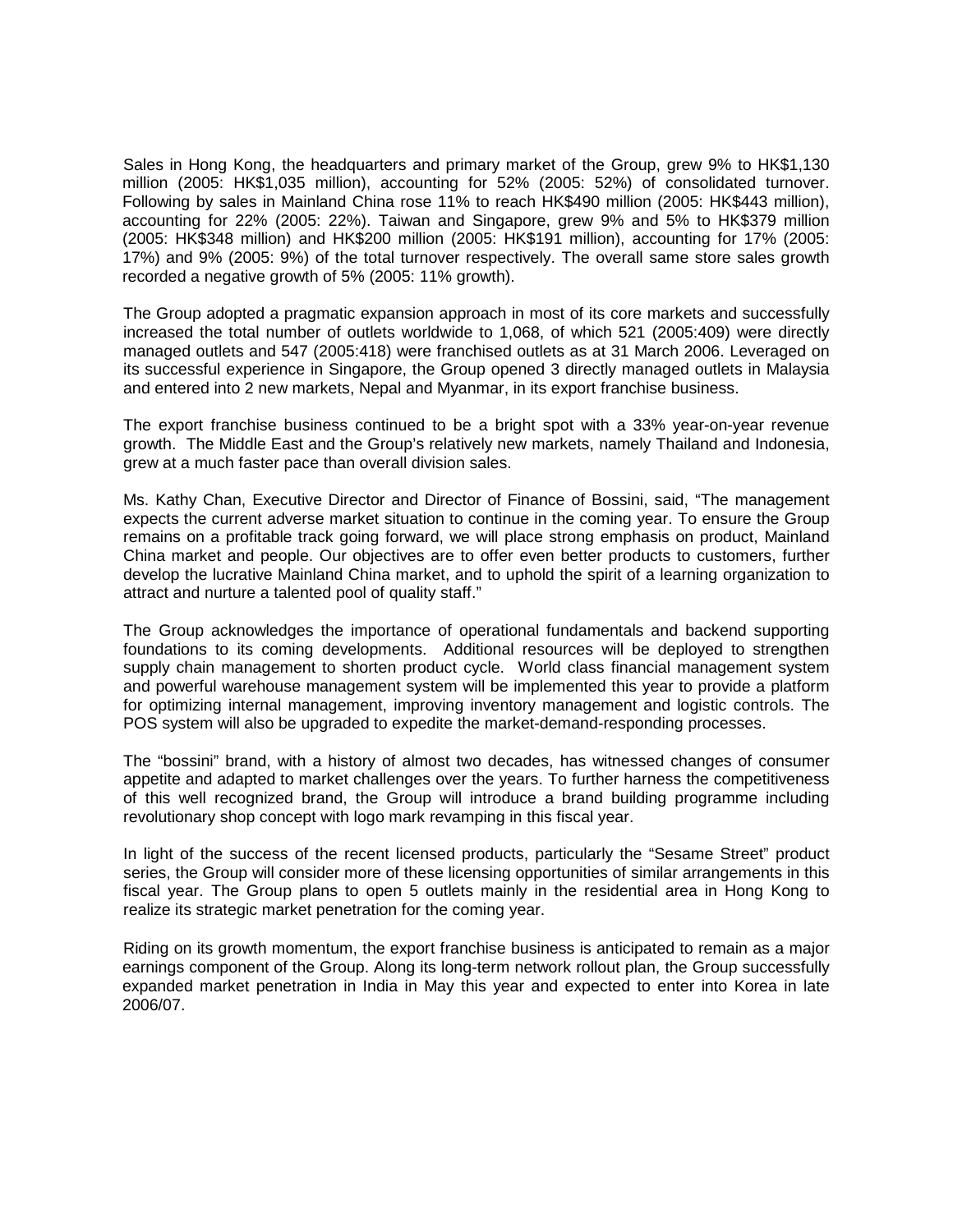The Group will adopt pragmatic global expansion strategies at a reasonable pace of growth, and will continue to pursue its progressive expansion plan into the Mainland China market with a target to open 100 directly managed and franchised outlets in the coming year. The Group remains positive with the future development of Singaporean and Malaysian markets and it will open 2 outlets and 7 outlets respectively, whilst the Group does not intend to add new outlets in Taiwan after a rapid expansion last year.

Mr. Law Ka Sing, Chairman of Bossini, concluded, "The coming year will continue to exhibit a very difficult operating environment. Nevertheless, the Group is cautious yet optimistic about the future in medium- to long-term. Rewarding shareholders with sustainable growth in both turnover and profit has always been a key objective for Bossini, and it will continue to be so in the years to come. The export franchise business will continue to be a key growth driver. Our target is to achieve double-digit sales growth annually in this business in coming years. We believe these business focuses will enable us to hone our edge and sharpen our saw to excel in the future."

*- End -* 

#### **About Bossini International Holdings Limited**

Bossini International Holdings Limited is a leading apparel brand owner, retailer and franchiser in the region. Headquartered in Hong Kong, Bossini launched its first retail outlet in 1987. Over the past two decades, the Group rapidly established an extensive international operating platform and distribution that extended to 1,068 outlets covering about 20 countries worldwide.

Renowned for its comfortable, easy to mix-and-match, colorful and energetic style, Bossini offers a full range of good value for money casual wear apparel products, including ladies', men's and kid's wear, which are designed to fit customer needs.

For further information, please contact: iPR Ogilvy Ltd. Harriet Lau / Emily Chiu / Sharis Siu / Billy Yeung Tel: (852) 3170 6750 / 2136 6179 / 3170 6753 / 3170 6752 Fax: (852) 3170 6606 Email: harriet.lau@iprogilvy.com / emily.chiu@iprogilvy.com / sharis.siu@iprogilvy.com / billy.yeung@iprogilvy.com